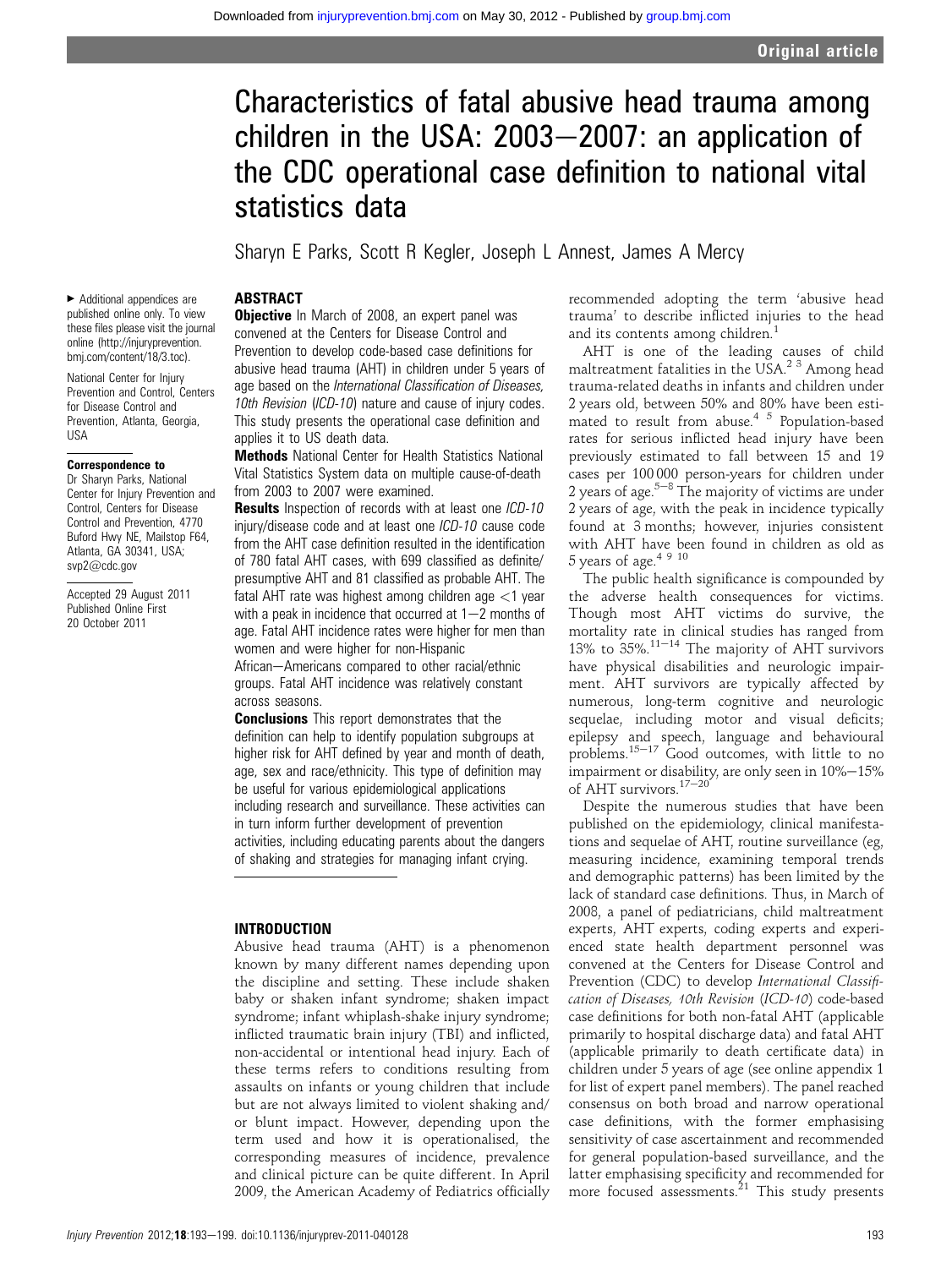the panel's broad operational case definition for fatal AHT and applies it to US death data to characterise fatal AHT incidence in children under 5 years old.

#### **METHODS**

For fatal AHT, the panel's broad and narrow operational case definitions are based on ICD-10 nature and cause of injury codes and are applicable to children under  $5 \text{ years}$  of age.<sup>22</sup> The recommended set of ICD-10 codes for the broad case definition and the segmentation of cases into two AHT categories are shown in table 1. In each category, a case must have at least one injury/disease code and at least one cause code.

National Center for Health Statistics National Vital Statistics System data on multiple cause-of-death were examined to identify all records meeting the criteria for any category in this operational case definition. Because fatal AHTcases are relatively uncommon, this study relied on data for the combined period  $2003 - 2007.<sup>23</sup>$ 

Each record on multiple cause-of-death provides information on the age, sex and race/ethnicity of the decedent, the calendar month of death, one ICD-10 code specifying the underlying cause of death and up to 20 accompanying ICD-10 record axis codes. Record axis codes are derived from the direct and contributory causes appearing on death certificates and provide the accepted basis for multiple-cause mortality tabulations.<sup>24</sup> Only those records representing deaths among US residents under 5 years old and indicating an injury-related underlying cause of death (ICD-10 codes U01-U03, V01-Y36, Y85-Y87, Y89) were included in the analysis. Qualifying records were further inspected to determine whether the ICD-10 underlying cause and record axis codes indicated AHT under the broad operational case definition; underlying cause and record axis codes were treated equivalently for this purpose. For a record to be counted as a case in a given category in the operational definition, an AHT disease/injury (nature of injury) code and an AHT cause code listed for that category were both required. Records simultaneously satisfying the conditions for both categories were counted as cases in the higher category.

Qualifying records were also inspected to determine if the record axis codes indicated TBI, using the CDC case definition for fatal TBI.25 The ICD-10 code set for the CDC fatal TBI case definition fully subsumes the code set for the operational definition of fatal AHT; any case qualifying as AHT therefore also qualifies as TBI-related. Fatal TBI cases not already assigned to one of the fatal AHT categories were assigned to the comparison group 'TBI without AHT'. The TBI (without AHT) cases were further classified (using the underlying cause code) as assault related (ICD-10 codes X85-Y09, Y87.1, U01-U02), unintentional  $(ICD-10$  codes V01-X59, Y85-Y86) or as undetermined intent

Table 1 The CDC operational case definition for fatal AHT in children under 5 years old\*

| <b>AHT</b> classification                      | <b>AHT</b> injury/disease<br>code (ICD-10)                                                                                           | <b>AHT</b> cause code<br>$(ICD-10)$                                                             |
|------------------------------------------------|--------------------------------------------------------------------------------------------------------------------------------------|-------------------------------------------------------------------------------------------------|
| Definite or presumptive<br>abusive head trauma | S02, S02.0-S02.1,<br>$SO2.7 - SO2.9. SO4.0.$<br>S06.0-S06.9, S07.1,<br>$S07.8 - S07.9.$<br>S09.7-S09.8, T90.2,<br>T90.5, T90.8-T90.9 | Y00, Y01, Y04,<br>$Y07.0 - Y07.3.$<br>$Y07.8 - Y07.9$<br>Y08, Y09, Y87.1,<br>T74.1, T74.8-T74.9 |
| Probable abusive<br>head trauma                | All of those above                                                                                                                   | Y29, Y30, Y33,<br>Y34, Y87.2                                                                    |

\*See online appendix 2 for description of codes.

AHT, abusive head trauma; CDC, Centers for Disease Control and Prevention.

(ICD-10 codes Y10-Y34, Y87.2, Y89.9). (See online appendix 3 for list of unintentional injury codes and descriptions.)

Case counts for the combined period  $2003-2007$  were tabulated by age, sex, race/ethnicity and calendar month of death. Population-based rates by age, sex and race/ethnicity were calculated by dividing the tabulated case counts by corresponding midyear population estimates combined across this same 5-year period; all rates are expressed in terms of cases per  $100\,000$  person-years.  $^{26}$ 

#### RESULTS

Inspection of the data on multiple cause-of-death for 2003-2007 resulted in the identification of records representing 17 995 injury-related deaths among US residents under 5 years old. Of these, 2057 records included at least one of the injury/disease codes in the AHT case definition, and 2806 records included at least one of the cause codes in the definition. The intersection of these records code resulted in the identification of 780 fatal AHT cases (table 2).

Of these 780 cases, three simultaneously meet the criteria for both definite/presumptive AHT and probable AHT; these cases were assigned to the higher of these categories (definite/ presumptive AHT). An additional 81 cases meet the criteria for probable AHT only. A total of 4299 records not assigned to a fatal AHT category were identified as meeting the fatal TBI case definition and were assigned to the category 'TBI without AHT'. Within this category, 1212 cases were further classified as assault-related; 3018 cases were classified as unintentional; 69 cases were classified as undetermined intent and were excluded from further analysis. Table 3 shows the distribution of each type of case by calendar year of occurrence. No temporal trend is apparent for the fatal AHT cases, while there is a modest drop in the incidence of fatal TBI (without AHT) near the end of the analysis period.

The distribution of fatal AHT cases by single year of age shows a significant concentration among infants (children under 1 year-old) (table 4). The corresponding population-based rates (per 100 000 person-years for each year of age; definite/ presumptive AHT and probable AHT combined) ranged from 2.14 per 100 000 for infants to 0.20 for children 4 years old. The distribution of fatal TBI (without AHT) cases that were assaultrelated also shows the highest concentration among infants; while cases that were unintentional also show the highest concentration among infants, a much more substantial proportion of such cases extends into the years following infancy. Among children <2 years old, the rates for fatal AHT and fatal TBI (without AHT) were 1.45 and 5.38, respectively. Examples of assault-related fatal TBI (without AHT) cases included, but were not limited to, unspecified injuries to the face and head (S09.9) and open wounds to an unspecified part of the head (S01.9) accompanied by underlying codes including, but not limited to, assault by unspecified means (Y09) and assault by other specified means (Y08).

Referring exclusively to the underlying cause of death, nearly 100% of cases identified as definite/presumptive AHT were coded as assault related; by definition, none of the cases

Table 2 Fatal AHT cases identified using the CDC operational case definition for children under 5 years old, USA, 2003-2007

| <b>Case classification</b>                  | <b>Cases identified</b> |
|---------------------------------------------|-------------------------|
| Definite or presumptive abusive head trauma | 699                     |
| Probable abusive head trauma                | 81                      |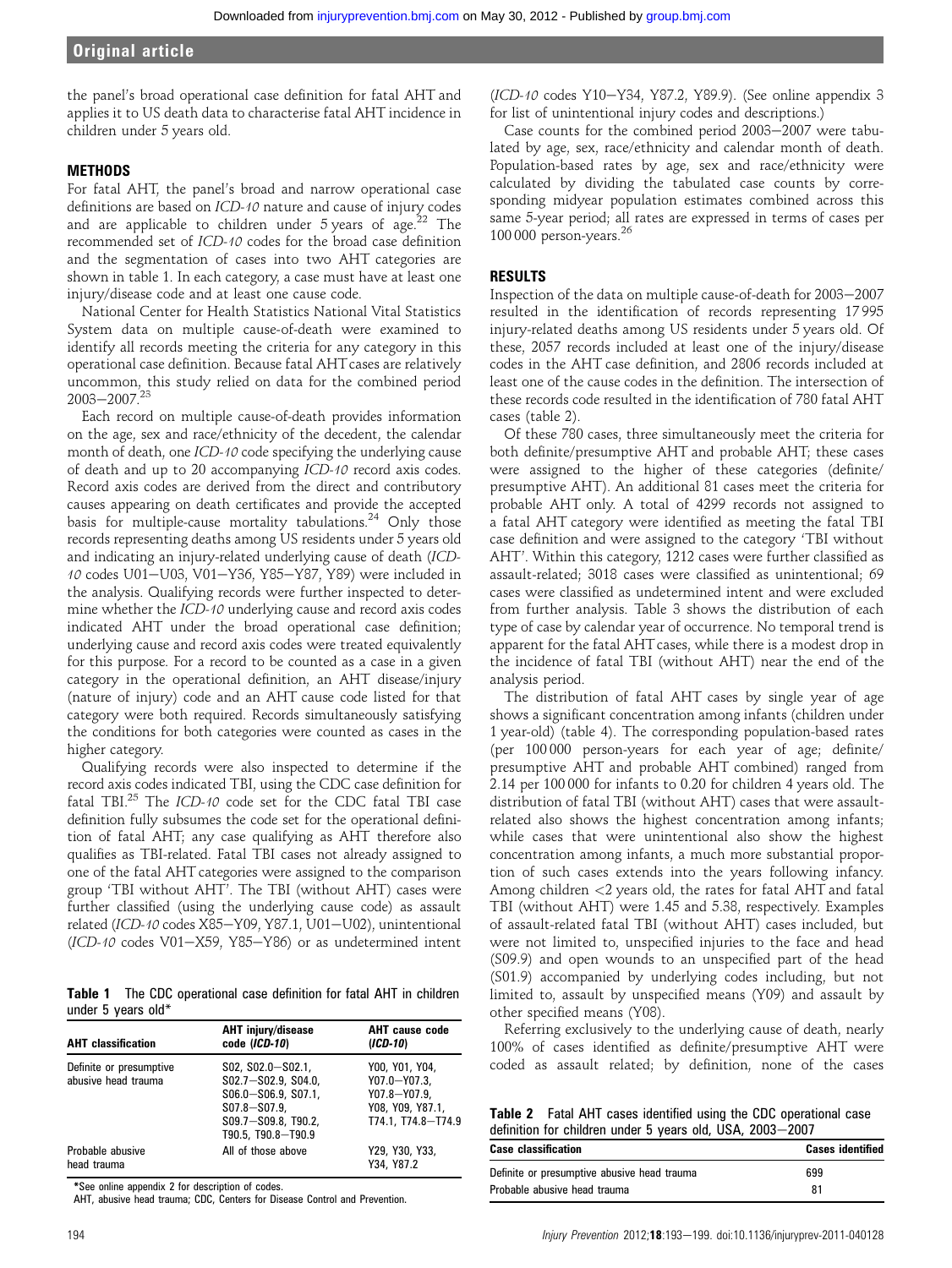|                                 | Year of occurrence |      |      |      |      |       |  |  |  |
|---------------------------------|--------------------|------|------|------|------|-------|--|--|--|
| <b>Case classification</b>      | 2003               | 2004 | 2005 | 2006 | 2007 | Total |  |  |  |
| AHT-definite or presumptive     | 154                | 122  | 134  | 140  | 149  | 699   |  |  |  |
| AHT-probable                    | 10                 | 16   | 22   | 14   | 19   | 81    |  |  |  |
| <b>Total AHT</b>                | 164                | 138  | 156  | 154  | 168  | 780   |  |  |  |
| TBI without AHT-assault-related | 242                | 239  | 213  | 265  | 253  | 1212  |  |  |  |
| TBI without AHT-unintentional   | 640                | 620  | 663  | 555  | 540  | 3018  |  |  |  |
| Total TBI without AHT*          | 882                | 859  | 876  | 820  | 793  | 4230  |  |  |  |

|  | Table 3 Distribution of fatal AHT/fatal TBI cases for children under 5 years old, by calendar year of |  |  |  |  |  |  |  |
|--|-------------------------------------------------------------------------------------------------------|--|--|--|--|--|--|--|
|  | death, USA, 2003—2007                                                                                 |  |  |  |  |  |  |  |

\*Excludes 69 TBI cases with undetermined intent.

AHT, abusive head trauma, TBI, traumatic brain injury.

identified as probable AHT were coded as assault related. Among cases identified as TBI (without AHT), the fraction coded as assault related gradually declined with age, from 48% among infants to 14% among 4-year-olds.

For infant cases, the data on multiple cause-of-death include month of age (at time of death). The distribution of fatal AHT among infants shows a prominent peak at  $1-2$  months (approximately  $30-89$  days) of age; thereafter, incidence declines noticeably (figure 1). The distribution of fatal assault-related TBI (without AHT) cases among infants has a similar profile, with peak incidence at  $1-2$  months. In contrast, fatal TBI (without AHT) cases that were unintentional show a peak incidence at 4 months of age.

For both definite/presumptive AHT and probable AHT, male children accounted for a substantially higher percentage of cases (table 5). The corresponding population-based rates (for definite/ presumptive and probable AHT combined) by sex are significantly different; with  $sex = female$  as the referent, the rate ratio is 1.30 (0.86/0.66=1.30; 95% CI 1.13 to 1.50). Fatal TBI cases (without AHT) show a similar distribution by sex. For both male and female children, the peak number of AHT cases (combined) and the peak number of assault-related TBI (without AHT) cases occurred at  $1-2$  months of age, while the peak number of TBI (without AHT) cases that were unintentional occurred at about 4 months of age (not shown).

Table 6 shows the distribution of cases by ethnicity and race. The corresponding population-based rates exhibit significant variation. With ethnicity/race  $=$  non-Hispanic Caucasian as the referent, the rate ratios for AHT are 1.24 for Hispanics (95% CI

1.03 to 1.50); 3.14 for non-Hispanic African–Americans (95% CI 2.66 to 3.70); 0.73 for non-Hispanic Asians/Pacific Islanders (A/ PI) (95% CI 0.46 to 1.14) and 2.46 for non-Hispanic American Indians/Alaska Natives (AI/AN) (95% CI 1.44 to 4.20). For TBI (without AHT) cases with non-Hispanic Caucasians as the referent, the rate ratios are 1.19 for Hispanics (95% CI 1.10 to 1.28), 1.85 for non-Hispanic African-Americans (95% CI 1.72 to 2.00), 0.52 for non-Hispanic A/PIs (95% CI 0.42 to 0.64) and 3.11 for non-Hispanic AI/ANs (95% CI 2.57 to 3.75). It should be noted that due to small case counts, the estimated rates of AHT for non-Hispanic A/PIs and non-Hispanic AI/ANs may be statistically unstable.

The distributions of fatal AHT cases and fatal TBI (without AHT) cases by calendar month of death are shown in figure 2. Fatal TBI cases classified as unintentional show a clear seasonal pattern, peaking from late spring through summer. By comparison, the incidence of fatal AHT and fatal assault-related TBI (without AHT) was relatively consistent across seasons.

# **DISCUSSION**

By examining the application of CDC's operational fatal AHT case definition to data on multiple cause-of-death from the National Vital Statistics System, this report demonstrates the use of the definition for public health surveillance activities. The standard fatal AHT case definition can help to identify population subgroups at higher risk for AHT defined by year and month of death, age, sex and race/ethnicity. The results also demonstrate the importance of a standard fatal AHT case

Table 4 Distribution of fatal AHT/fatal TBI cases for children under 5 years old, by year of age, USA,  $2003 - 2007$ 

|                                                    | Age in years |      |              |      |      |       |  |  |
|----------------------------------------------------|--------------|------|--------------|------|------|-------|--|--|
| <b>Case classification</b>                         | <1           |      | $\mathbf{2}$ | 3    | 4    | Total |  |  |
| AHT-definite or presumptive                        | 393          | 140  | 85           | 45   | 36   | 699   |  |  |
| AHT-probable                                       | 51           | 13   | 8            | 4    | 5    | 81    |  |  |
| <b>Total AHT</b>                                   | 444          | 153  | 93           | 49   | 41   | 780   |  |  |
| Percentages by year of age*                        | 57%          | 20%  | 12%          | 6%   | 5%   |       |  |  |
| Rates (per 100 000 person-years)<br>by year of age | 2.14         | 0.75 | 0.45         | 0.24 | 0.20 | 0.76  |  |  |
| TBI without AHT-assault-related                    | 596          | 248  | 175          | 115  | 78   | 1212  |  |  |
| TBI without AHT-unintentional                      | 642          | 735  | 620          | 560  | 461  | 3018  |  |  |
| Total TBI without AHT+                             | 1238         | 983  | 795          | 675  | 539  | 4230  |  |  |
| Percentages by year of age*                        | 29%          | 23%  | 19%          | 16%  | 13%  |       |  |  |
| Rates (per 100 000 person-years)<br>by year of age | 5.97         | 4.79 | 3.88         | 3.32 | 2.68 | 4.14  |  |  |

\*Percentages are calculated across cases 0-4 years old.

**†Excludes 69 TBI cases with undetermined intent.** 

AHT, abusive head trauma; TBI, traumatic brain injury.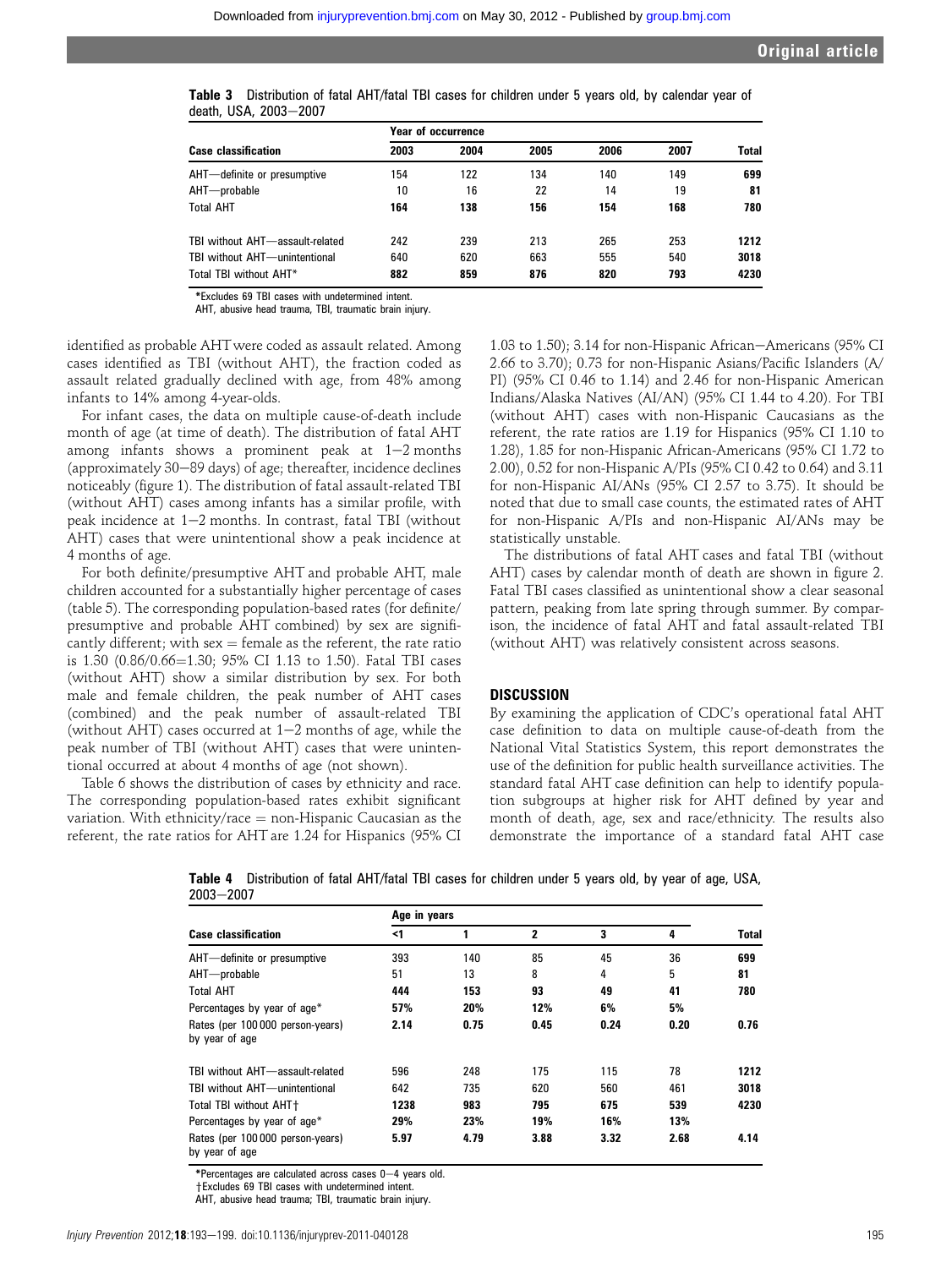

Figure 1 Distribution of fatal AHT/fatal TBI cases for children under 1 year old, by month of age, USA,  $2003-2007$ .

definition for young children by presenting comparisons of numbers and rates of fatal AHT cases with those of fatal paediatric TBI (without AHT) cases by selected characteristics. By definition, AHT is a subset of TBI, differentiated by age, nature of injury and cause of injury. Thus, it expected that the epidemiology of AHT would in many ways mirror that of TBI, particularly assault-related TBI.

This is one of a few studies that have examined the demographic and seasonal characteristics of AHT fatalities with direct comparisons to non-AHT TBI. As expected, there were significantly more cases of TBI (without AHT) than AHT for each year of data analysed. Also, the incidence of AHT was relatively constant over the study period from 2003 to 2007. This finding is consistent with several other studies. In their examination of Pennsylvania child abuse registry data from 1996 to 2004, Kesler et al found that the rates of both AHT deaths and injuries were steady over the study period.<sup>8</sup> Analyses of California hospital inpatient data also revealed steady rates in AHT in children less than 2 years of age during  $1998-2004.<sup>27</sup>$  These consistent findings may reflect a lack of progress toward better detection and classification of fatal AHT cases but may also indicate a truly steady incidence over time.

As was expected, we found that AHT and assault-related TBI (without AHT) deaths occurred most frequently among children less than 1 year of age. Our results also coincide with findings of other studies that demonstrate a peak incidence of AHT early in the first year of life.<sup>28</sup> <sup>29</sup> However, our study revealed a peak in deaths at  $1-2$  months of age, while the aforementioned studies found peaks in AHT incidence between 10 and 16 weeks of age.

Table 5 Distribution of fatal AHT/fatal TBI cases for children under 5 years old, by sex, USA,  $2003-2007$ 

|                                         | Sex  |      |              |  |
|-----------------------------------------|------|------|--------------|--|
| <b>Case classification</b>              | M    | F    | <b>Total</b> |  |
| AHT-definite or presumptive             | 402  | 297  | 699          |  |
| AHT-probable                            | 48   | 33   | 81           |  |
| <b>Total AHT</b>                        | 450  | 330  | 780          |  |
| Percentages by sex                      | 58%  | 42%  |              |  |
| Rates (per 100 000 person-years) by sex | 0.86 | 0.66 |              |  |
| TBI without AHT-assault-related         | 681  | 531  | 1212         |  |
| TBI without AHT-unintentional           | 1739 | 1279 | 3018         |  |
| Total TBI without AHT*                  | 2420 | 1810 | 4230         |  |
| Percentages by sex                      | 57%  | 43%  |              |  |
| Rates (per 100 000 person-years) by sex | 4.63 | 3.62 |              |  |

\*Excludes 69 TBI cases with undetermined intent.

AHT, abusive head trauma; TBI, traumatic brain injury.

The difference in our findings may represent differences in physiologic vulnerability in early infancy. The youngest infants exposed to AHT (eg,  $1-2$  months of age) are most likely to die from their injuries, while those who have assault-related head injuries at around 3-4 months of age may be more resilient and more likely to survive their injuries and be represented in hospital-based studies of injuries associated with child abuse.

The age-specific incidence curve for fatal AHT found in this study is similar to that for levels of crying among infants. Studies of crying, a primary stimulus underlying shaking and other behaviours that cause AHT, have found that it increases in the first month after birth, peaks in the second month and decreases thereafter.<sup>29–33</sup> This suggests that preventive efforts that help parents deal with the frustration caused by crying infants may be helpful in decreasing fatal AHT.

A consistent finding in the literature on AHT and TBI is the significantly higher incidence among boys.<sup>5 8 34 35</sup> This was upheld in the current analysis as well. These findings suggest that boys are not only more frequently AHT victims but also are more likely to be victims of severe AHT that leads to death.

Our findings regarding fatal AHT incidence by race were similar to those of some previous studies. In our study of AHT deaths for the USA, a higher incidence was observed among both non-Hispanic African-American and non-Hispanic AI/AN children; rate estimates for AI/ANs should be interpreted with caution due to small case counts. In analyses of data from Pennsylvania, the highest incidence was observed among African-Americans.<sup>8</sup> In another study conducted using California shaken baby syndrome surveillance data, the incidence was highest among Hispanics of any race.<sup>27</sup> A higher incidence of AHT in non-Caucasian children has been reported in several studies conducted in North Carolina. $^{\rm 5}$   $^{\rm 35}$ 

During the study period, seasonal differences were not observed for the incidence of fatal AHT or assault-related fatal TBI without AHT. This finding contributes to mixed results in the existing literature regarding seasonal fluctuation in AHT incidence. One previous study demonstrated significant seasonal fluctuation in incidence of AHT<sup>8</sup> with peaks in the winter months (October through December). At least one other study has shown decreases in the incidence of overall physical child abuse during Child Abuse Prevention Month in April.<sup>36</sup>

There are several limitations in applying the panel's operational case definition for fatal AHT to the National Vital Statistics System mortality data. First, these data are based on death certificates only, which likely resulted in an undercount of cases. Evaluation studies indicate that death certificate data alone underestimate national and state incidence of child maltreatment fatalities. $37-39$  However, assault-related cases are more likely to be ascertained from death certificate data than cases involving less physical forms of abuse. Crume et  $al^{37}$  found that maltreatment was ascertained in 93 of 109 (85%) cases when the mechanism of death was bodily force or a blunt object, compared to an overall ascertainment rate for maltreatment deaths of 50%. Furthermore, given the similarity in the epidemiology of AHT and assault-related TBI (without AHT), it is possible that some cases in the latter category are misclassified due to incorrect, incomplete and/or non-specific coding of information on the death certificate. However, even if reliance on death certificate data results in underestimation of the incidence of AHT (and assault-related TBI), our study suggests that the operational case definition can be useful for public health surveillance activities, such as monitoring temporal trends and demographic patterns. The AHT cases identified in our study show demographic characteristics similar in distribution to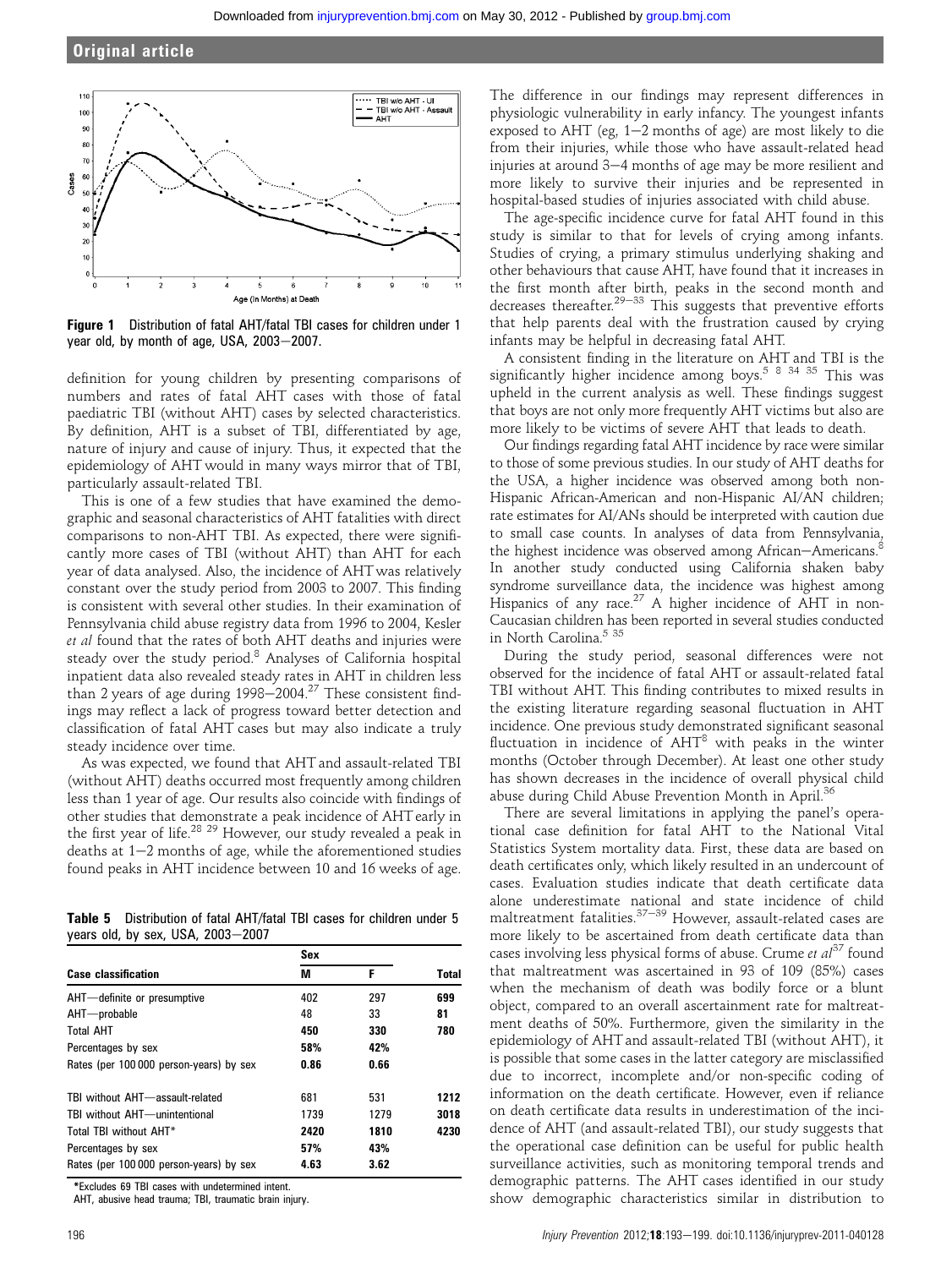|           | Table 6 Distribution of fatal AHT/fatal TBI cases for children under 5 years old, by ethnicity/race, USA, |  |  |  |
|-----------|-----------------------------------------------------------------------------------------------------------|--|--|--|
| 2003-2007 |                                                                                                           |  |  |  |

|                                                       | <b>Ethnicity/race</b> |                     |                         |         |         |                |              |  |  |
|-------------------------------------------------------|-----------------------|---------------------|-------------------------|---------|---------|----------------|--------------|--|--|
|                                                       | <b>Hispanic</b>       | <b>Non-Hispanic</b> |                         |         |         |                |              |  |  |
| <b>Case classification</b>                            | All races             | Caucasian           | <b>African-American</b> | A/PI    | AI/AN   | <b>Unknown</b> | <b>Total</b> |  |  |
| AHT-definite or presumptive                           | 143                   | 286                 | 239                     | 15      | 12      | 4              | 699          |  |  |
| AHT—probable                                          | 22                    | 32                  | 20                      | 5       | 2       | 0              | 81           |  |  |
| <b>Total AHT</b>                                      | 165                   | 318                 | 259                     | 20      | 14      | 4              | 780          |  |  |
| Percentages by race                                   | 21%                   | 41%                 | 33%                     | 3%      | 2%      | ≺1%            |              |  |  |
| Rates (per 100 000 person-years)<br>by ethnicity/race | 0.69                  | 0.55                | 1.74                    | $0.40*$ | $1.36*$ |                |              |  |  |
| TBI without AHT-assault-related                       | 267                   | 513                 | 374                     | 20      | 33      | 5              | 1212         |  |  |
| TBI without AHT-unintentional                         | 736                   | 1517                | 603                     | 72      | 80      | 10             | 3018         |  |  |
| Total TBI without AHT+                                | 1003                  | 2030                | 977                     | 92      | 113     | 15             | 4230         |  |  |
| Percentages by race                                   | 24%                   | 48%                 | 23%                     | 2%      | 3%      | 1%             |              |  |  |
| Rates (per 100 000 person-years)<br>by ethnicity/race | 4.19                  | 3.54                | 6.56                    | 1.85    | 10.99   |                |              |  |  |

\*Rate may be unstable because it is based on 20 or fewer deaths.

 $+$ Excludes 69 TBI cases with undetermined intent

AHT, abusive head trauma; TBI, traumatic brain injury.

those of other population-based studies of child maltreatment fatalities. Despite the similarities between AHT and assaultrelated TBI, because AHT is associated with a specific type of behaviour, that is, shaking, and has distinct, long-term consequences and prevention activities that may differ from other assault-related TBIs, we recommend considering the two conditions separately.

A second potential limitation is that some AHTcases may not be identifiable due to medical examiners and coroners lacking sufficient information to confirm and code child maltreatment. A majority of the definite/presumptive AHT cases (64.8%) identified had no ICD-10 maltreatment syndrome codes (T74 or Y07) recorded in their multiple cause listing. Among AHT case records showing Y07 as either the underlying cause code or among the record axis codes, most (93%) did not include information on the specific perpetrator type. This may have resulted from a lack of information about the specific circumstances of the injury event at the time the death certificate was completed. The completeness and specificity of cause of death data, especially pertaining to assignment of abuse/maltreatment codes, could be improved if information from law enforcement records and state and local child death review systems was made available to the medical examiner or coroner prior to when they certify the causes of death on the death certificate.<sup>39</sup> <sup>40</sup> This would provide additional information (specification of abuse, battering, beating or maltreatment) on the death certificate for



Figure 2 Distribution of fatal AHT/fatal TBI cases for children under 5 years old, by calendar month of death, USA, 2003-2007.

mortality coding specialists to assign ICD-10 abuse/maltreatment codes (T74 and/or Y07) to electronic death records for children and teenagers under 18 years of age.<sup>41</sup> Also,  $ICD-10$ abuse/maltreatment codes are very limited in specificity. Expanded maltreatment code sets are needed to capture the circumstances surrounding child assault, abuse and maltreatment and to further specify the types of perpetrators. The ICD-11 coding system is currently under development, which could provide an opportunity to develop and implement such code sets for future use.<sup>42</sup>

Because our study involved national data and explored seasonal trends using death data combined across 5 years, the incidence counts would not likely reflect targeted prevention efforts. Our study data suggest that efforts to prevent assaultrelated fatal head injuries should be ongoing. On the other hand, our findings suggest that fatal TBI incidence from unintentional causes occur more often in the late spring and summer months when young children are more active outdoors. Similar patterns of peak TBI incidence between April and September have been previously reported.<sup>43</sup> This suggests efforts to prevent unintentional fatal TBI, and its sequelae should be most intensive immediately before and during spring and summer months.

Given the similarity in the epidemiology of fatal and nonfatal AHT, potential avenues for prevention are likely to follow similar directions. Current thinking about prevention of AHT is based on the assumption that violent shaking of infants results, at least in part, from lack of information and skills about how to manage prolonged, inconsolable and unpredictable episodes of infant crying.<sup>44</sup> <sup>45</sup> These periods of crying are a normal feature of child development; however, this is not widely known nor is it appropriately addressed in parental advice literature.7 44 These understandings have led to the development of educational interventions to educate parents about the dangers of shaking, strategies for managing infant crying and the sharing of preventive information with peers.<sup>46</sup> Prominent examples of these types of educational programs include a hospital-based shaken baby syndrome education program for parents and the Period of PURPLE Crying.<sup>46 47</sup> The hospital-based shaken baby syndrome education program for parents was tested in hospitals in western New York State and found to reduce the incidence of AHT by 47% from the pre- to post-evaluation period, with no comparable decrease found in the comparison site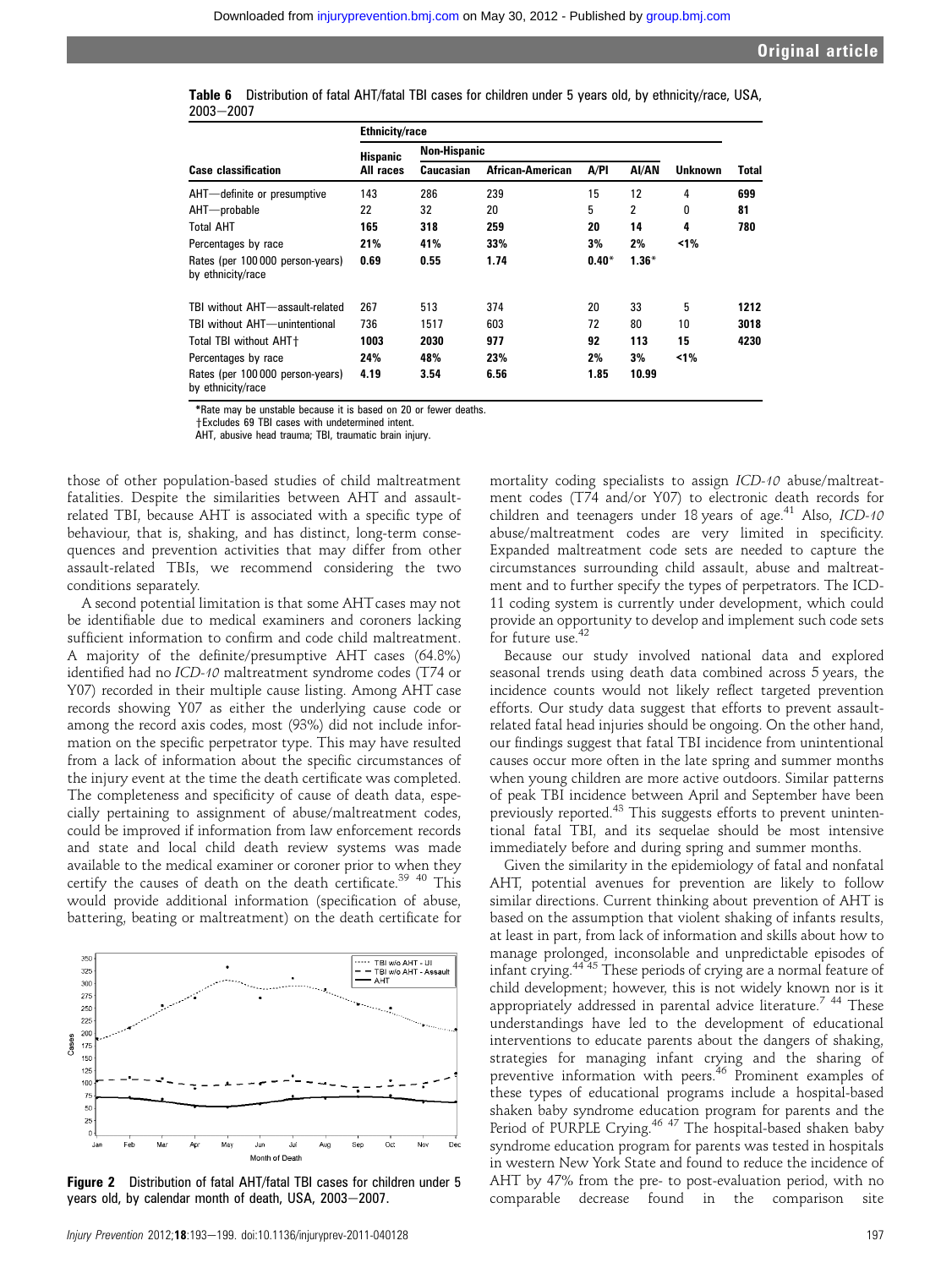# Original article

#### What is already known on the subject

- < AHT is the leading cause of physical child maltreatment fatalities. Good outcomes, with little to no impairment or disability, are only seen in  $10\% - 15\%$  of survivors
- < Surveillance (eg, measuring incidence, examining temporal trends and demographic patterns) of AHT has been limited by the lack of standard case definitions

## What this study adds

- $\triangleright$  The code-based case definitions for fatal AHT in children under 5 years of age, which was developed by a CDCconvened expert panel has been successfully operationalised and applied to US death data
- ▶ The proposed fatal AHT definition can be a useful tool for future public health surveillance activities
- < The proposed fatal AHT definition can also be integrated into evaluations of current and ongoing prevention efforts

(Pennsylvania).<sup>7</sup> Randomised controlled trials of the Period of PURPLE Crying program materials have found them to lead to positive differences in the crying-related knowledge and behaviours of mothers of newborns. $44$   $48$  A case control study evaluating the use of an educational video highlighting the dangers of AHT in a level-one trauma center in Utah found that exposure to the video was associated with non-statistically significant reductions in AHT.<sup>49</sup> Despite the lack of definitive evidence for the effectiveness of educational programs in preventing AHT, they are being widely used across the USA.<sup>50</sup> Currently the Period of PURPLE Crying and the hospital-based shaken baby syndrome education program for parents are being evaluated in North Carolina and Pennsylvania, respectively, with funding support from CDC. Guidance on preventing AHT has been fully described elsewhere.<sup>51</sup>

In summary, this study demonstrates the use of the standard AHT definition for public health research and surveillance and suggests its utility for evaluation of current and ongoing prevention efforts. Also, several methodological issues that need to be addressed in order to improve those efforts are discussed. Despite the indicated limitations, including lack of specificity of ICD abuse/maltreatment codes and paucity of effective prevention programs, the establishment of a standardised AHT definition has implications as a useful surveillance tool for examining trends and patterns of AHT in the US population.

#### Competing interests None.

Provenance and peer review Not commissioned; externally peer reviewed.

#### REFERENCES

- **Christian CW,** Block R. Abusive head trauma in infants and children. Pediatrics 2009:123:1409-11.
- Administration for Children & Families. Child Abuse and Neglect Fatalities: Statistics and Interventions. http://www.childwelfare.gov/pubs/factsheets/fatality. cfm (accessed 28 Apr 2011).
- 3. National MCH Center for Child Death Review. Child Abuse and Neglect Fact Sheet. http://www.childdeathreview.org/causesCAN.htm (accessed 28 Apr 2011).
- 4. Bruce DA, Zimmerman RA. Shaken impact syndrome. Pediatr Ann 1989;18:482-4, 486-489, 492-494.
- 5. Keenan HT, Runyan DK, Marshall SW, et al. A population-based study of inflicted traumatic brain injury in young children.  $JAMA$  2003; $290:621-6$ .
- 6. Barlow KM, Minns RA. Annual incidence of shaken impact syndrome in young children. Lancet 2000;  $356:1571-2$ .
- 7. **Dias MS,** Smith K, DeGuehery K, et al. Preventing abusive head trauma among infants and young children: a hospital-based, parent education program. Pediatrics  $2005:115:0470 - 7$
- 8. Kesler H, Dias MS, Shaffer M, et al. Demographics of abusive head trauma in the Commonwealth of Pennsylvania. J Neurosurg Pediatr 2008;1:351-6.
- 9. Pounder DJ. Shaken adult syndrome. Am  $\tilde{J}$  Forensic Med Pathol 1997;18:321-4.
- 10. Ludwig S, Warman M. Shaken baby syndrome: a review of 20 cases. Ann Emerg Med 1984;13:104-7.
- 11. **Dias MS,** Backstrom J, Falk M, et al. Serial radiography in the infant shaken impact syndrome. Pediatr Neurosurg 1998;29:77-85.
- 12. **Hadley MN,** Sonntag VK, Rekate HL, et al. The infant whiplash-shake injury syndrome: a clinical and pathological study. Neurosurgery 1989;24:536-40.
- 13. **Sinal SH,** Ball MR. Head trauma due to child abuse: serial computerized tomography in diagnosis and management. South Med  $J$  1987;80:1505-12.
- 14. **Zimmerman RA,** Bilaniuk LT, Gennarelli T, et al. Cranial computed tomography in diagnosis and management of acute head trauma. AJR Am J Roentgenol  $1978:131:27-34$
- 15. **Barlow KM,** Thomson E, Johnson D, et al. Late neurologic and cognitive sequelae of inflicted traumatic brain injury in infancy. Pediatrics  $2005;116:e174-85$ .
- 16. **Duhaime AC,** Christian C, Moss E, et al. Long-term outcome in infants with the shaking-impact syndrome. Pediatr Neurosurg 1996;24:292-8.
- 17. Goldstein B, Kelly MM, Bruton D, et al. Inflicted versus accidental head injury in critically injured children. Crit Care Med 1993:21:1328-32.
- 18. Ewing-Cobbs L, Kramer L, Prasad M, et al. Neuroimaging, physical, and developmental findings after inflicted and noninflicted traumatic brain injury in young children. Pediatrics 1998;102:300-7.
- 19. Kivlin JD, Simons KB, Lazoritz S, et al. Shaken baby syndrome. Ophthalmology 2000;107:1246-54.
- 20. **Starling SP,** Holden JR, Jenny C. Abusive head trauma: the relationship of perpetrators to their victims. Pediatrics 1995;95:259-62.
- 21. Injury Surveillance Workgroup. Pediatric Abuse Head Trauma Surveillance-Recommended Definitions Using International Classification of Disease (ICD) and External Cause of Injury Codes. In process.
- 22. International Classification of Diseases. 10th Revision (ICD-10). Geneva, Switzerland: World Health Organization, 2001.
- 23. Xu JO, Kochankek KD, Murphy SL, et al. Deaths: final data for 2007. Natl Vital Stat  $Rep. 2010;58:1-119.$
- 24. National Center for Health Statistics. Documentation for the Mortality Public Use Data Set, 1999. Hyattsville, MD: National Center for Health Statistics, 2002.
- 25. Faul M, Xu L, Wald MM, et al. Traumatic Brain Injury in the United States: Emergency Department Visits, Hospitalizations and Deaths, 2002-2006. Atlanta, GA: Centers for Disease Control and Prevention, National Center for Injury Prevention and Control, 2010.
- 26. National Center for Health Statistics. Postcensal Estimates of the Resident Population of the United States for July 1, 2000- July 1, 2009, by Year, County, Age, Bridge Race, Hispanic Origin, and Sex (Vintage 2009). Hyattsville, MD: National Center for Health Statistics, 2010.
- 27. Wirtz SJ, Trent RB. Passive surveillance of shaken baby syndrome using hospital inpatient data. Am J Prev Med 2008;34(4 Suppl):S134-9.
- 28. Agran PF, Anderson C, Winn D, et al. Rates of pediatric injuries by 3-month intervals for children 0 to 3 years of age. Pediatrics 2003;111:e683-92.
- 29. **Barr RG,** Trent RB, Cross J. Age-related incidence curve of hospitalized Shaken Baby Syndrome cases: convergent evidence for crying as a trigger to shaking. Child Abuse Neal 2006:30:7-16.
- 30. Barr RG. The normal crying curve: what do we really know? Dev Med Child Neurol 1990;32:356-62.
- 31. **Barr RG.** Excessive crying. In: Sameroff AJ, Lewis M, Miller SM, eds. Handbook of Developmental Psychopathology. 2nd edn. New York: NY Kluwer Academic/Plenum  $Pres \ 2000:327 - 50$
- 32. **Barr RG.** Crying behavior and its importance for psychosocial development in children. In: Tremblay RE, Barr RG, Peters RD, eds. Encyclopedia on Early Childhood Development. Montreal, QC: Centre of Excellence for Early Childhood Development,  $2006 \cdot 1 - 10$
- 33. Lee C, Barr RG, Catherine N, et al. Age-related incidence of publicly reported shaken baby syndrome cases: is crying a trigger for shaking? J Dev Behav Pediatr 2007:28:288-93.
- 34. Graupman P, Winston KR. Nonaccidental head trauma as a cause of childhood death. J Neurosurg 2006;104(4 Suppl): 245-50.
- 35. Keenan HT. Practical aspects of conducting a prospective statewide incidence study: the incidence of serious inflicted traumatic brain injury in North Carolina. Am J Prev Med 2008;34(4 Suppl):S120-5.
- **Thomas NJ,** Shaffer ML, Rzucidlo S, et al. Temporal factors and the incidence of physical abuse in young children: decreased nonaccidental trauma during Child Abuse Prevention Month. J Pediatr Surg 2007;42:1735-9.
- 37. Crume TL, DiGuiseppi C, Byers T, et al. Underascertainment of child maltreatment fatalities by death certificates, 1990-1998. Pediatrics 2002;110:e18.
- 38. Herman-Giddens ME, Brown G, Verbiest S, et al. Underascertainment of child abuse mortality in the United States. JAMA 1999;282:463-7.
- 39. **Schnitzer PG**, Covington TM, Wirtz SJ, et al. Public health surveillance of fatal child maltreatment: analysis of 3 state programs. Am J Public Health 2008; $98:296-303$ .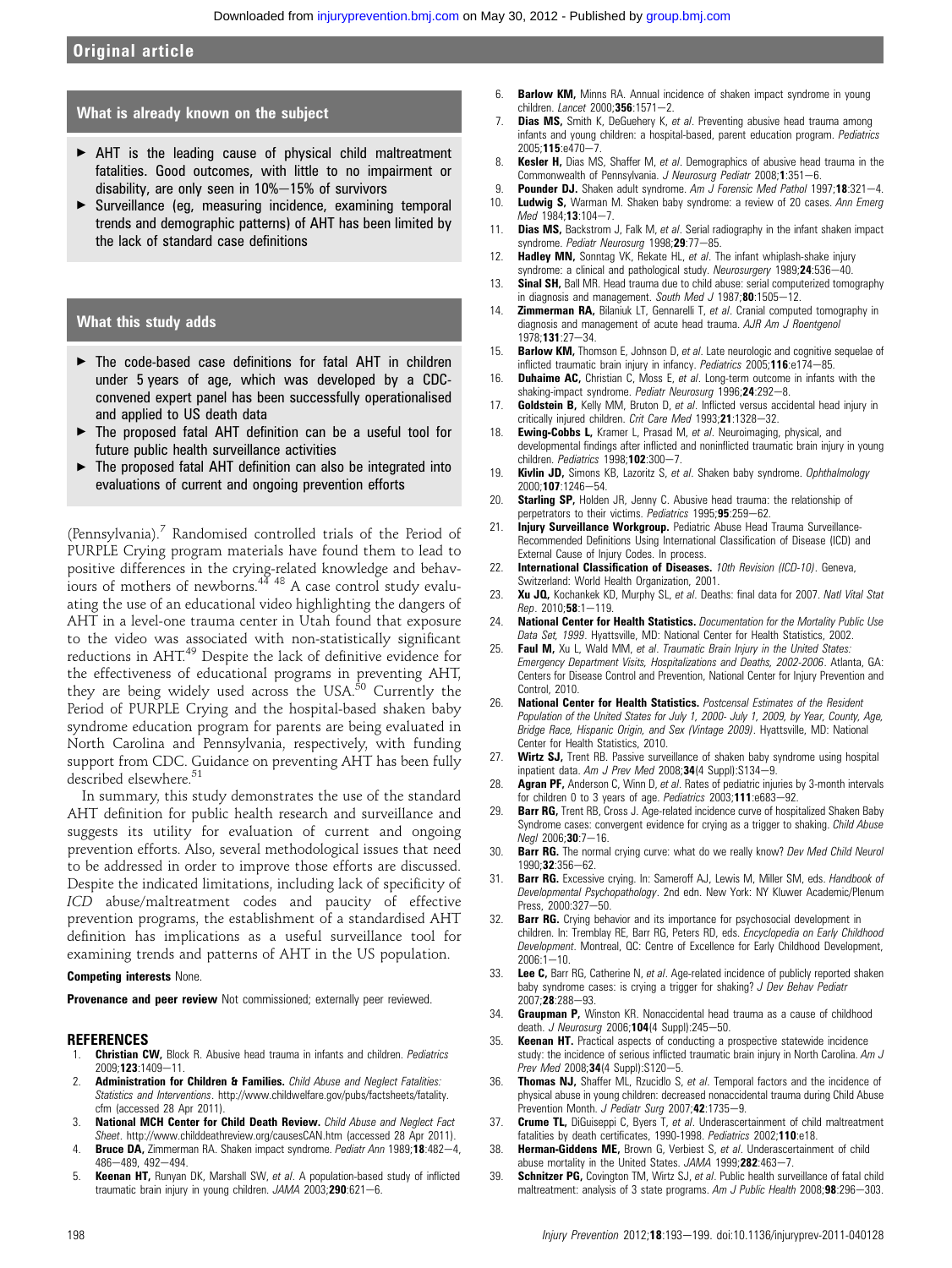- 40. **Covington T.** Foster V. Rich S. eds. A Program Manual for Child Death Review. Okemos, MI: The National Center for Child Death Review, 2005.
- 41. National Center for Health Statistics. ICD-10 Mortality Coding Guidelines. Hyattsville, MD: National Center for Health Statistics, US Health and Human Services, 2011:266-7. http://www.cdc.gov/nchs/data/dvs/2b2011.pdf.
- 42. McKenzie K, Fingerhut L. Restructuring External Causes in ICD-11: Implications for Mortality Data. http://www.nchirt.qut.edu.au/consultancy/amdig/workshops/ documents/27McKenzieICD-11.pdf.
- 43. Kraus JF, Fife D, Cox P, et al. Incidence, severity, and external causes of pediatric brain injury. Am J Dis Child 1986;140:687-93.
- 44. **Barr RG,** Barr M, Fujiwara T, et al. Do educational materials change knowledge and behavior about crying and shaken baby syndrome? A randomized controlled trial.  $CMAJ$  2009;180:727-33.
- 45. **Catherine N,** Ko JJ, Barr RG. Getting the word out: advice on crying and colic in popular parenting magazines. J Dev Behav Pediatr 2008:29:508-11.
- 46. Klevens J. Prevention of inflicted neurotrauma: what we know, what we don't know, and what we need to know. In: Reece RM, Nicholson CE, eds. Inflicted

Childhood Neurotrauma. Elk Grove Village, IL: American Academy of Pediatrics, 2003:269-79

- 47. Committee on Child Abuse and Neglect of the American Academy of Pediatrics. Shaken baby syndrome: rotational cranial injuries: technical report. Pediatrics 2001:108:206-10.
- 48. **Barr RG,** Rivara FP, Barr M, et al. Effectiveness of educational materials designed to change knowledge and behaviors regarding crying and shaken-baby syndrome in mothers of newborns: a randomized, controlled trial. Pediatrics 2009;123:972-80.
- 49. **Keenan HT,** Leventhal JM. A case-control study to evaluate Utah's shaken baby prevention program. Acad Pediatr  $2010:10:389-94$ .
- 50. National Center on Shaken Baby Syndrome. Map of PURPLE Implementation. http://www.dontshake.org/index.php (accessed 26 Apr 2011).
- 51. Centers for Disease Control and Prevention. Preventing Shaken Baby Syndrome: A Guide for Health Departments and Community-based Organizations. http://www.cdc.gov/Concussion/pdf/Preventing\_SBS\_508-a.pdf (accessed 26 Apr 2011).

# Bus companies in Jakarta require safety audit

To reduce deaths from road crashes in Jakarta, the Transportation Ministry is planning to audit bus service companies. The audit is to be prioritised in provinces such as East Java that have many crashes. According to the National Police, in January to mid-February more than 35 people died every day in traffic accidents throughout the country. The types of vehicles mostly involved were motorcycles (9555), passenger cars (1357) and buses (207). http://www.thejakartaglobe. com/news/transportation-ministry-to-audit-bus-companies-for-safety/499463

#### Toilets cause thousands of deaths on Indian railways

A surprising cause of death on Indian railways is human excrement. It has corroded much of the 70 000 miles of tracks. Toilets discharge waste directly onto tracks, which causes corrosion and instability and a significant proportion of deaths. A related problem is that maintenance workers often refuse to service the undercarriage of the trains because of the discharge from toilets. http://www.tntmagazine.com/travel/news/toilets-cause-thousands-of-deaths-on-indian-railwaysevery-year

## A bizarre, possibly unpreventable event

A surgeon in Montreal was killed in a bizarre traffic accident while driving home in a snowstorm at around 23:00. A snowplough ahead of him hit a light pole in the median. The sectioned pole then toppled over against a large overhead road sign, which in turn fell on a transport truck, causing it to strike the median. According to police, the victim's sport utility vehicle was struck by debris from that collision, killing him instantly.